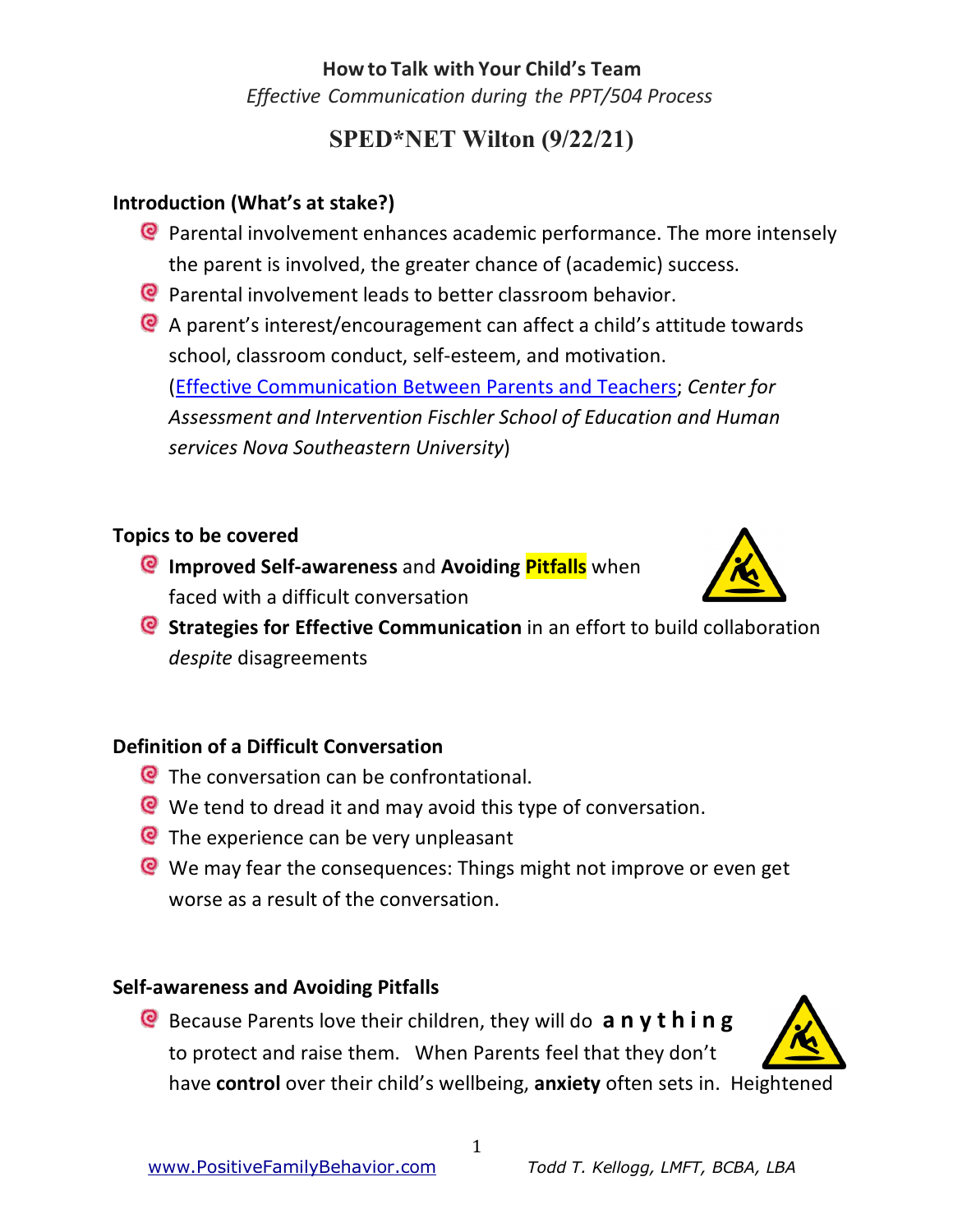*Effective Communication during the PPT/504 Process*

anxiety can lead to a **Fight***/Flight* response, but when it involves one's children, the **Fight** response is the more likely outcome.



- The process of **Triangulation** is a conscious or subconscious effort to *reduce* anxiety
	- o Theory: The smallest stable unit/relationship is a unit of three. In order for a relationship to achieve stability over time, it must consist of at least three members.





Think of a three legged table as an analogy of triangulation. The table needs at least three legs to be stable.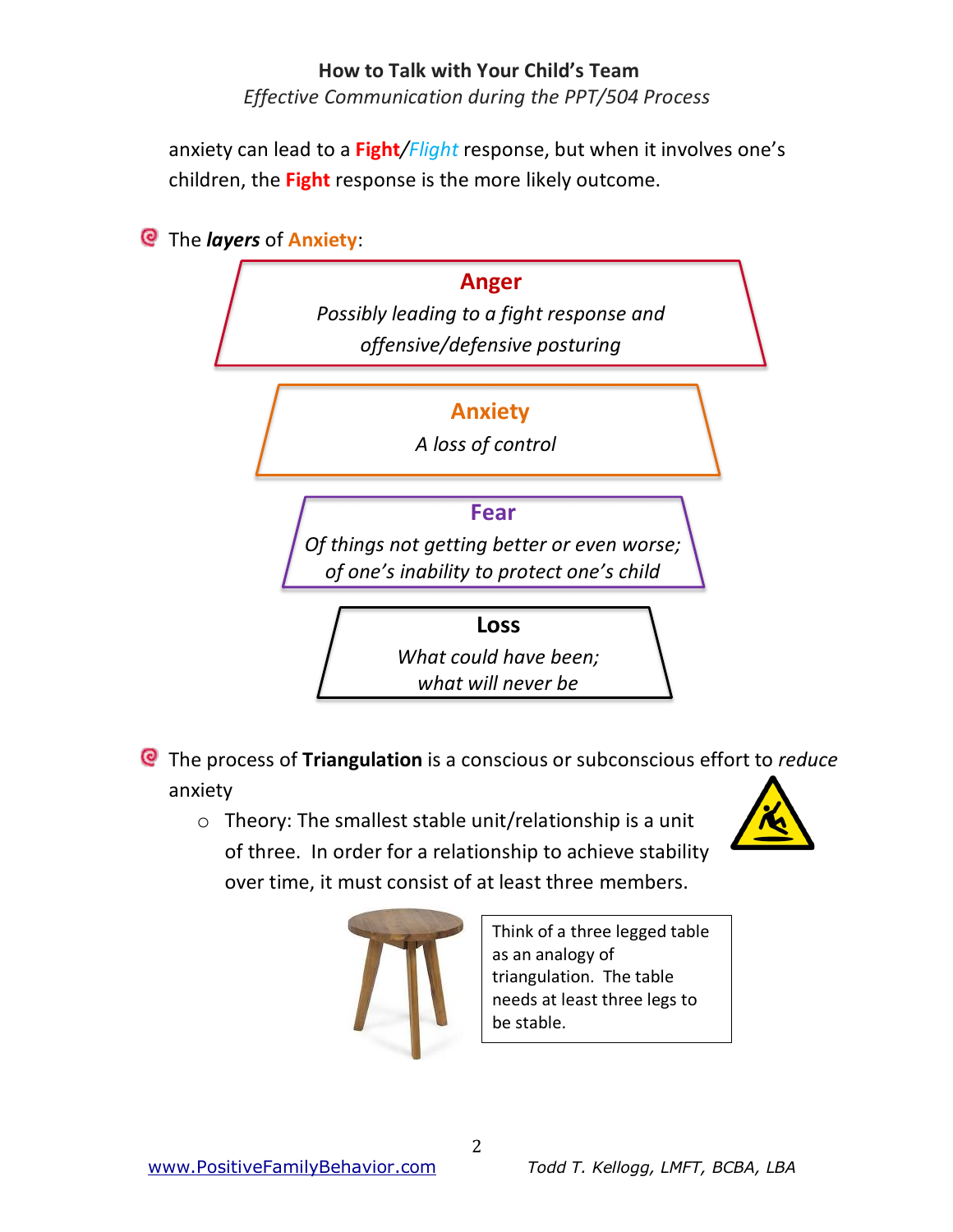#### **How to Talk with Your Child's Team** *Effective Communication during the PPT/504 Process*

o The involvement of a third person decreases anxiety within the twosome by spreading it through three relationships



- o Triangulation *can* set the stage for difficult conversations during the PPT/504 process. (To learn more about how triangulation can be a predictor of aversive communication patterns; Refer to *Bowen Family Systems Theory*)
- Understand that there are **3 levels** within a difficult conversation:

**Level 1:** Each person's account of what is happening (or happened)

**Level 2:** Each person's emotional state during the conversation

**Level 3:** Each person's self-image or identity that gets challenged

The pitfalls of **Level 1:** What is happening? / What just happened?



o The **Truth Assumption**: My understanding of events is more accurate or complete than your understanding.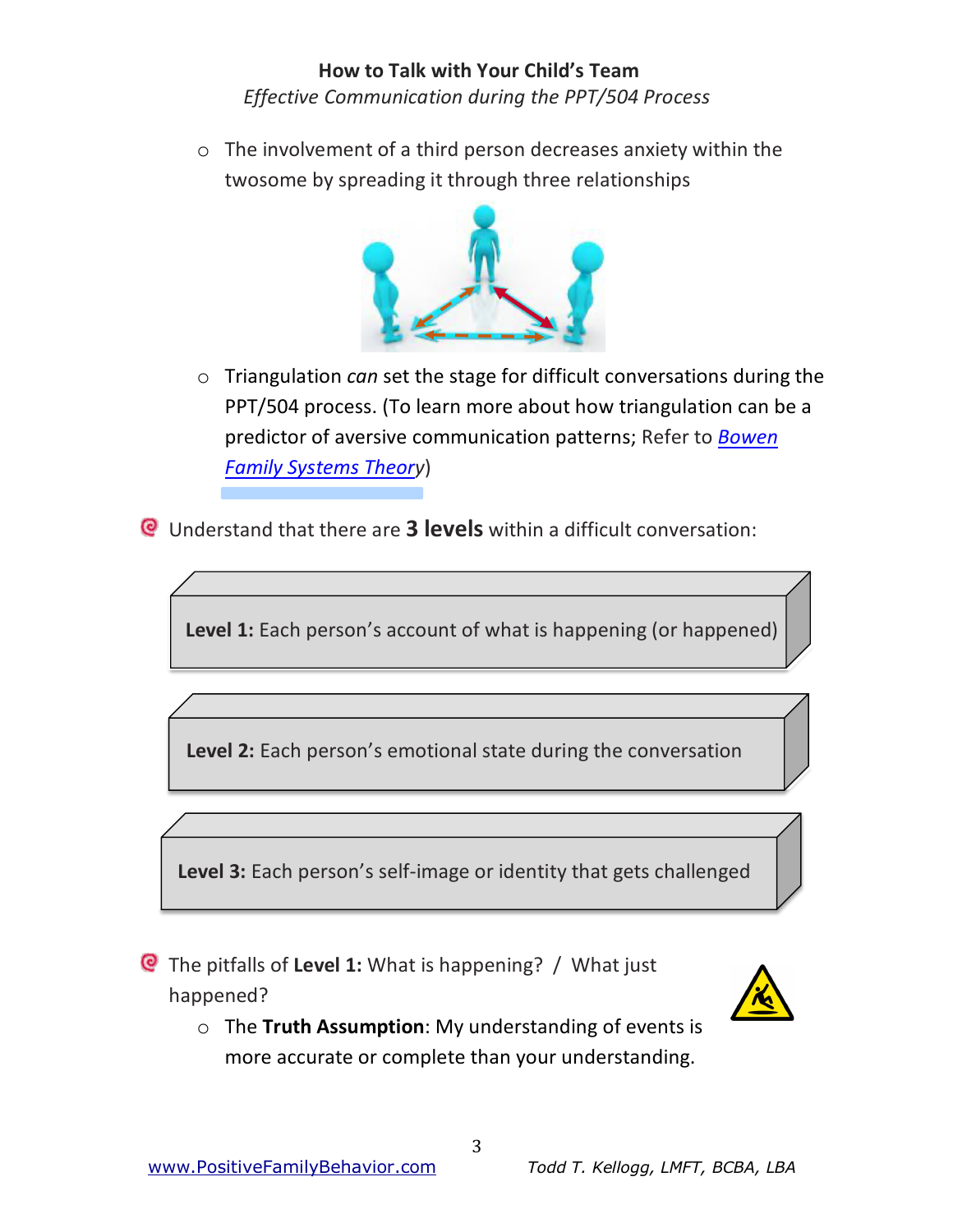*Effective Communication during the PPT/504 Process*

o **Our belief that we know the other person's intentions**:

We misunderstand each other's intentions and believe that they are bad or harmful.

- WHY does this happen? Because we typically decipher one's intention by how their behavior *impacts us*.
- Example: We feel that we can't *trust them; therefore they must be hiding something.*
- Example: We feel mistrusted; therefore they do not trust us or *think we are being untruthful.*
- Conclusion: We [might even] connect their (presumably) bad intention to also having a dose of bad character.
- But the FACT is: Truly bad intentions are rarer than we think.

The pitfalls of **Level 2:** Everyone's emotions get played out throughout the conversation.

- o Common emotions during a difficult conversation: *Hurt, Anger, Misunderstood, Anxious, Not in Control, Hopeless*
- o Indirect Verbal: Tone of voice can be sarcastic, aggressive, inpatient, etc.
- o Indirect Nonverbal: If emotions don't come out verbally, they will come out nonverbally (body language, facial expressions, detachment)
- o Conclusion: When we do not directly communicate our emotions, we are **NOT** able to **listen** and **be curious** (two characteristics that are needed to more effectively communicate).

The pitfalls of **Level 3:** The difficult conversation can touch on our understanding of who we are as a person and our self-worth.

- o Leading to an internal debate about whether we are competent/incompetent, a good person/bad person, etc.
- o The answers to these questions will have us either be **"balanced"** during the conversation, or off-centered and foster anxiety.





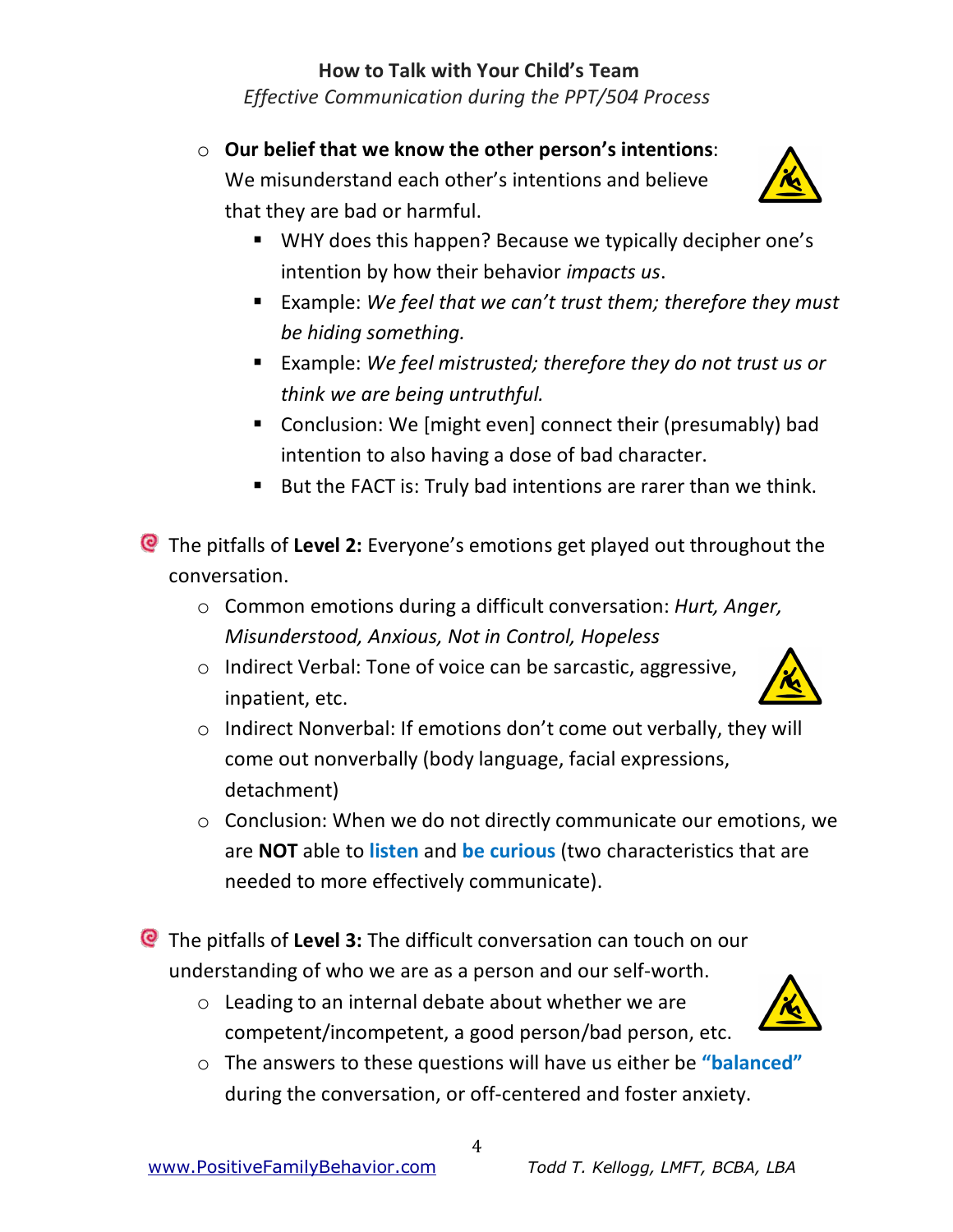*Effective Communication during the PPT/504 Process*

- o When we perceive that we are under attack our energy goes into defending ourselves and fighting back.
- o Conclusion: What gets farther away or more difficult to see are the issues that are actually causing the child's problems along with the number of possible solutions

### **Strategies for effective communication (by and among** *all* **parties)**

#### **Level 1 Strategies**

- 1. To address the **Truth Assumption**: *S h i f t* our focus from proving we are right (and therefore they are wrong) to **understanding** the other person's perceptions, interpretations, and priorities.
	- a. *Be curious "I wonder what information they have that I don't?"*
	- b. **Active Listening** technique: Ask School Personnel to paraphrase information back to you. *Model this approach too* by doing the same when potentially complex and/or decisive information is verbally shared with you during a meeting.
	- c. **Be ready** for the people to have **differences** of opinion. It is only human that even after seeing the same thing, people can often have a different conclusion due to individualized learning histories that result in perspective taking. \*\*\* **Don't pretend** or feel like you have to accept their story, just try to **understand** it.
	- d. **Ask more open-ended questions** while avoid using questions to cross-examine.
		- i. *"Can you say a little more about how you see things?"*
		- ii. *"What information might you have that I don't?"*
		- iii. *"Are you reacting to something I did or say?"*
		- iv. *"How do you feel about all of this?"*
		- v. *"Please say more as to why this is important to you."*
	- e. **Ask about obstacles**: What does everyone think or feel is getting in the way of the child succeeding in specific areas. **Get concrete!**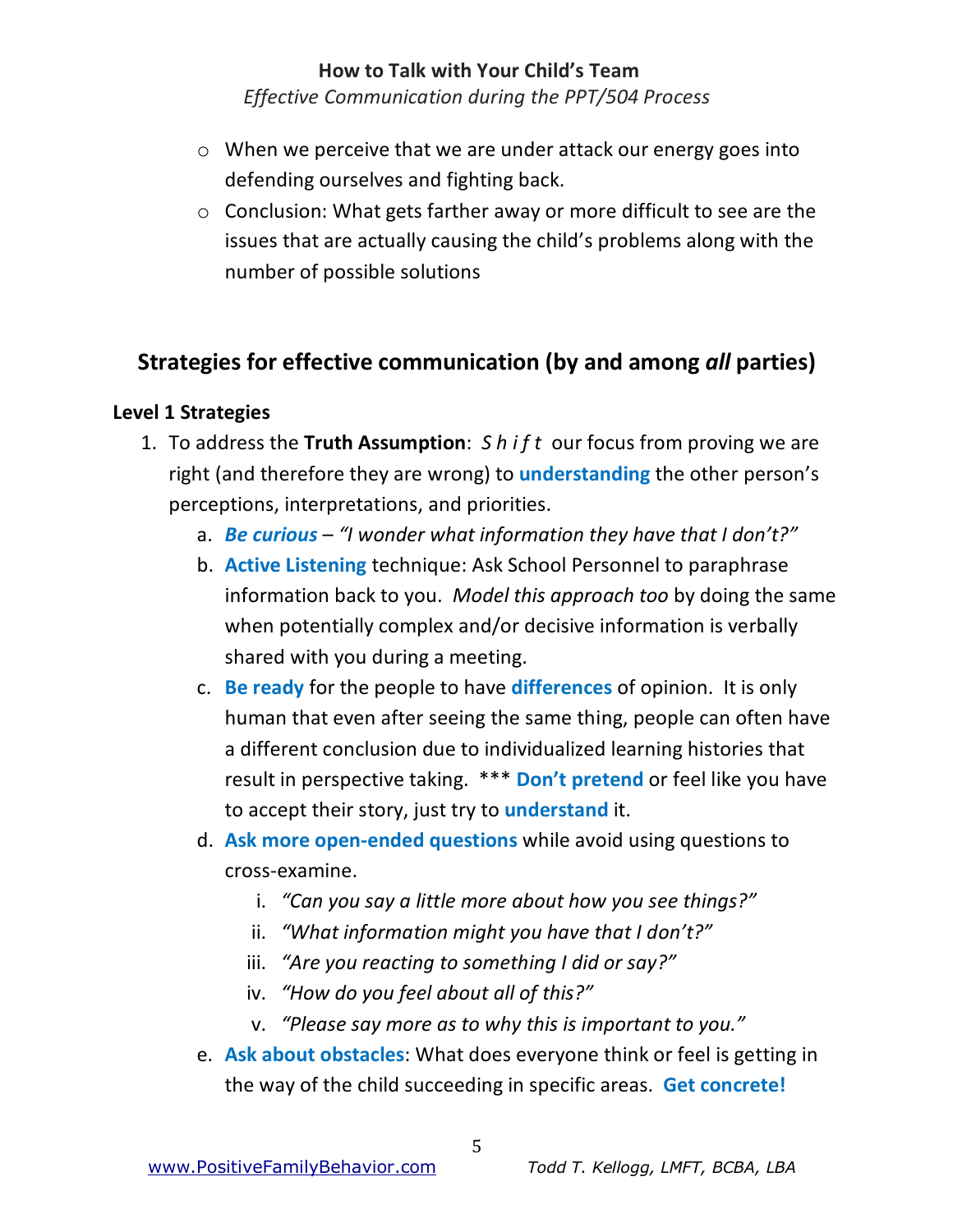*Effective Communication during the PPT/504 Process*

- i. *Jake comes in and he seems so tired. He has very little energy.*  **[Not concrete enough]**
- ii. *During morning meeting Jake will put his head on his desk and not look toward the Teacher. Sometimes he also fidgets with items in his desk, which may further keep him from understanding what the upcoming transition/expectations will be about.* **[Concrete]**
- iii. *Sally has a hard time settling down. She does not stay focused long enough to complete her work. .* **[Not concrete enough]**
- iv. *Sally periodically tries to engage her classmates during independent work by showing them items or materials that do not pertain to the work at hand. Sally will get up multiple times to sharpen her pencil or ask to use the bathroom.*  **[Concrete]**
- f. Get **organized**
	- i. List your concerns and ideas on **possible solutions**
	- ii. For the Parent to **bring data** In *any* format, such as grades, work product, a log of homework behaviors, etc.
- g. Work with the team to craft a **meaningful communication system** so that the Parent stays informed. The process of developing *Good Communication* requires a continuous flow of high quality information. (How Strong Communication Contributes to Student and School S[uccess: Parent and Family Involvement;](http://www.nspra.org/files/docs/Strong_Communication_Students_School_Success.pdf) *National School [Public Relations Association;](http://www.nspra.org/files/docs/Strong_Communication_Students_School_Success.pdf)* 2006)
	- i. Daily log or checklist
	- ii. **Copies of lessons** or at least a list of *key language* that are used within Social Skills Groups, Speech Sessions, Prompts for Reading Skills, Emotional Management Techniques, etc.
	- iii. Generalization Strategies for Home and the Community
	- iv. \*\*\*The Communication System is meant to be two-way with daily input from both School and Home.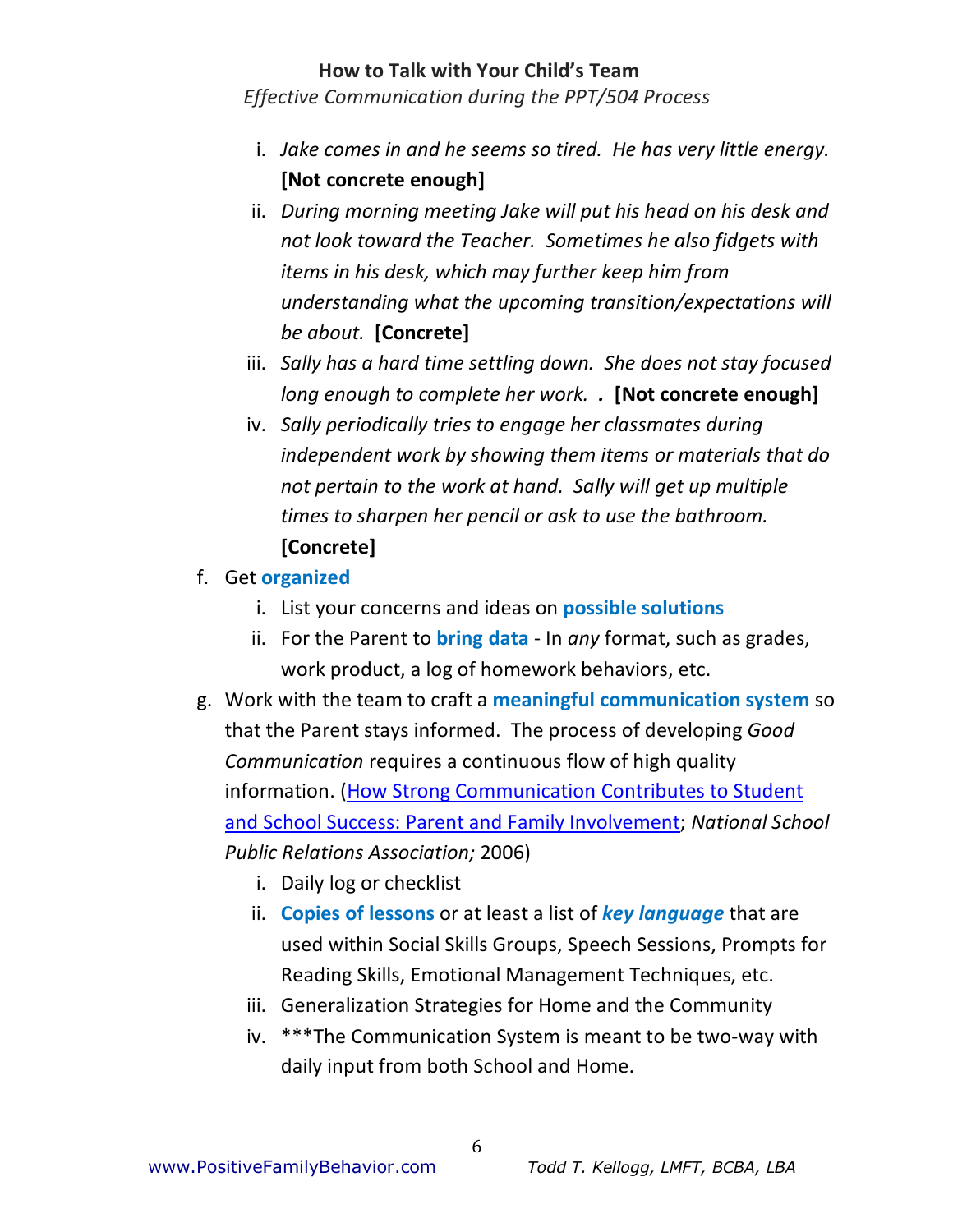*Effective Communication during the PPT/504 Process*

- 2. Our Beliefs vs. Their Intentions
	- a. Try to **disentangle** the impact of their behavior on you and what you believe their intentions may be.



- b. The *more* we relieve the other person of the need of having to defend themselves, the *easier* it is for them to hear what we are saying.
- c. **Build understanding** by **demonstrating** *empathy*
	- i. Strengthens the working relationship between Teacher and Parent
	- ii. Deescalates the possibility of Anger/Fight Response
- d. There is a strong likelihood that we all have the same overall and true intention to *do good*.
- e. Reaffirm everyone's intention to *do good* by **refocusing on possible solutions**.
- f. Try to have and communicate the following outlook:

*We all share in some responsibility with things not going as well as we would like. And [not 'but'] we can all share in finding and starting up solutions.*

- g. **Look for** and **instill Hope**! **The Parent has the power to lift morale and to motivate the team**. Remaining hopeful (even cautiously optimistic) can be very uplifting (Nolan, C. and Stitzlein, S.M., Meaningful Hope for Teachers in Times of High Anxiety and Low Morale, *[Democracy & Education,](http://democracyeducationjournal.org/cgi/viewcontent.cgi?article=1001&context=home) 19, n1, pp. 1-10, 2011* ). Hope [spurs…](http://democracyeducationjournal.org/cgi/viewcontent.cgi?article=1001&context=home) 
	- i. Reflection
	- ii. Intelligent action
	- iii. Imagination
	- iv. Courage
	- v. Gratitude

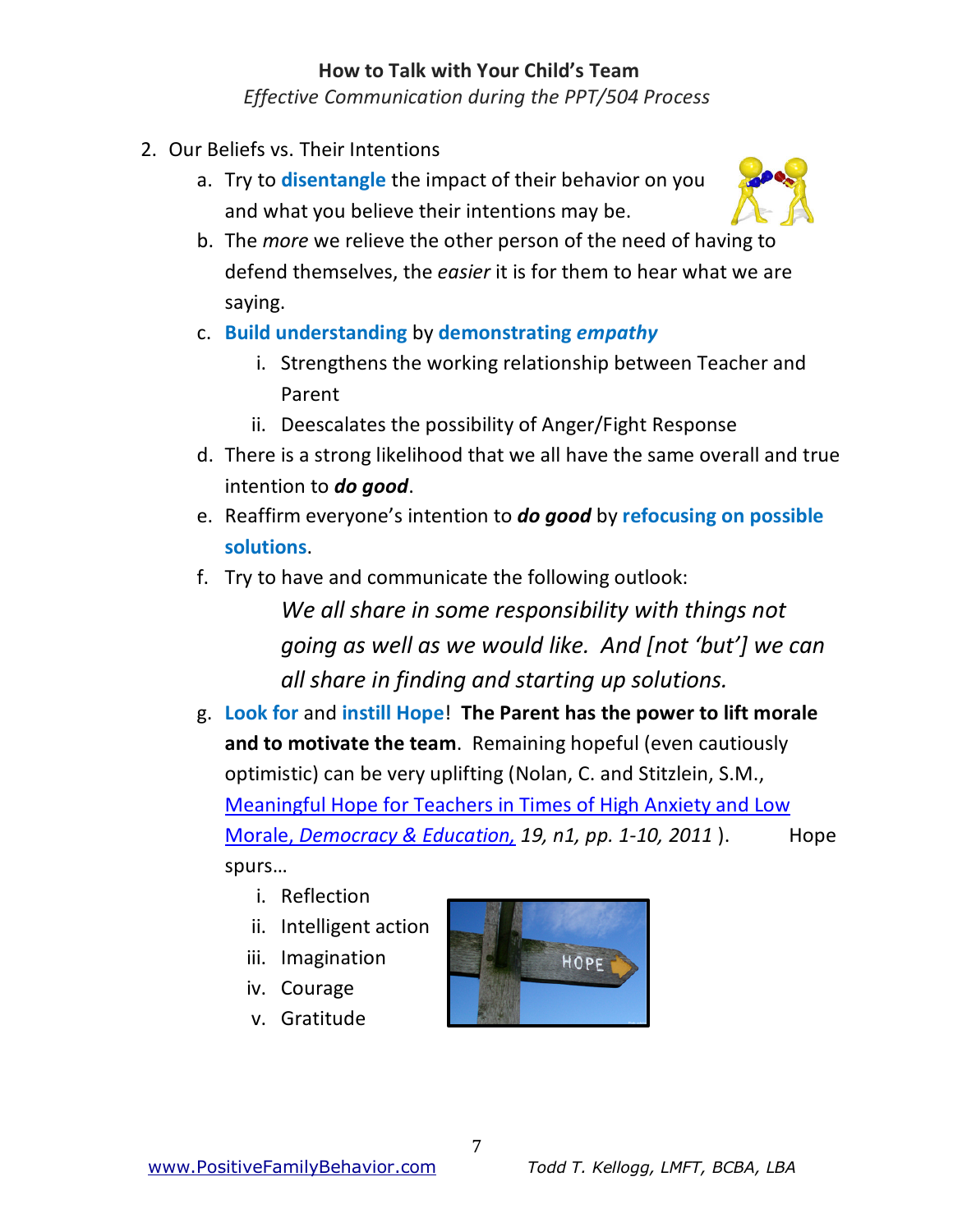*Effective Communication during the PPT/504 Process*

The opposite of hope, **Doubt** and **Despair** bring about negative cognitive and behavior patterns

- vi. Anxiety
- vii. Self-doubt
- viii. Fatalism
- ix. Passivity
- x. Indifference



#### **Level 2 Strategies**

- 1. Objective: To **be aware of** when **our own emotions** actually inhibit us from managing a difficult conversation.
- 2. Accept that having **strong feelings** about our children's success and quality of education is both **normal and natural**.
- 3. The best way to express our emotions is **to be direct** by **identifying** the **feeling and the events** behind such feeling.
	- a. Use the *I statement* but with **"because"** to force yourself to process what is behind the emotion while offering clarification for other.
	- b. *"I feel \_\_\_\_\_\_, because \_\_\_\_\_\_\_."*
	- c. Use the **SOLER** technique

# **SOLER Listening**

 $\checkmark$  S - Square up to the person you

are listening to.

- $\checkmark$  O Open your posture
- $\checkmark$  L Lean in
- $\checkmark$  E Eye contact
- $\checkmark$  R Relax and Respond



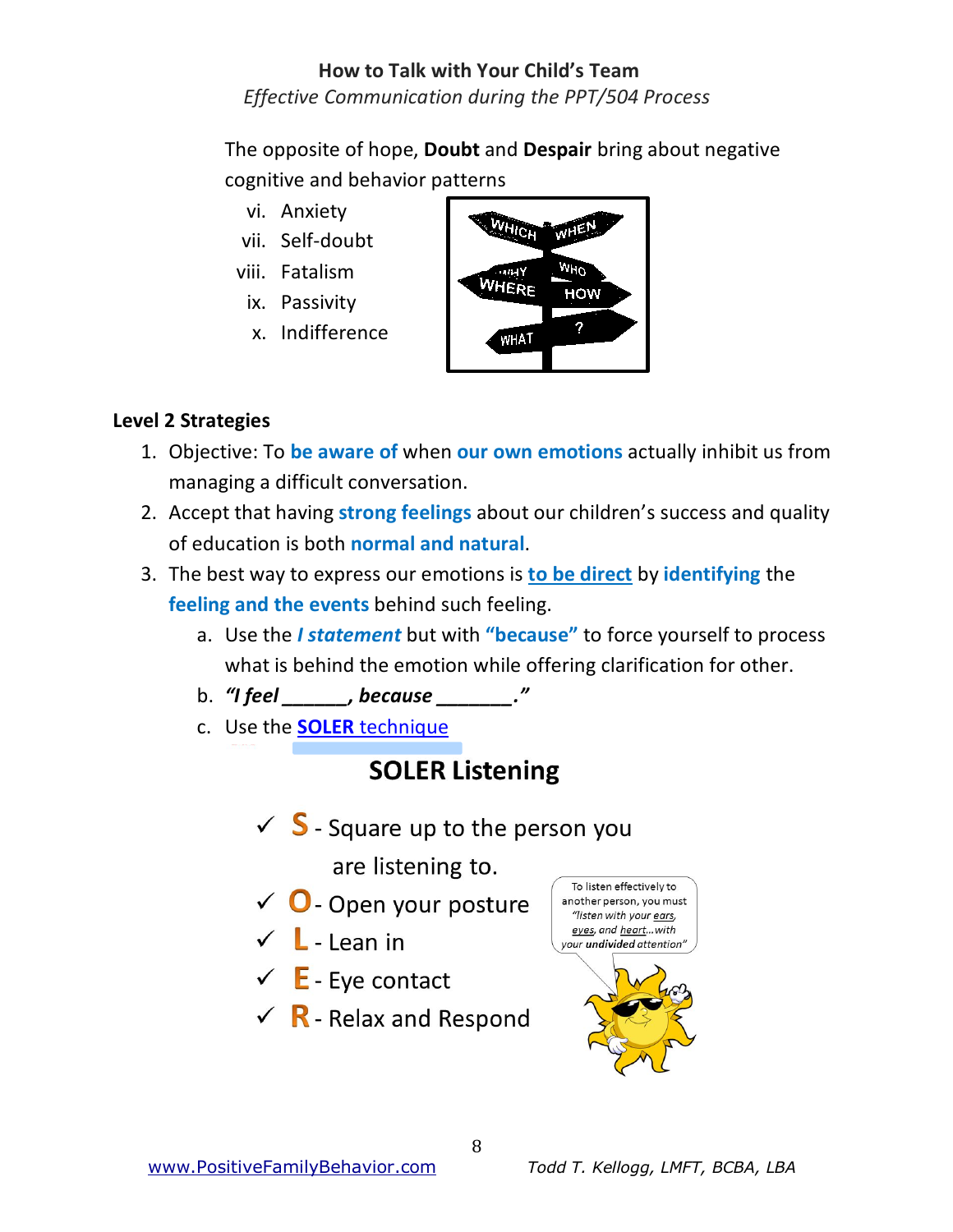*Effective Communication during the PPT/504 Process*

#### **Level 3 Strategies**

- 1. Objective: To **be aware** of when our identity is at stake.
- 2. We cannot **effectively communicate** until we are aware of what is going on and how it is affecting us.
	- a. Become aware of our **identity issues**
	- b. Know where we are at **risk** / what makes us **vulnerable**.



c. How would it feel if what we fear comes true?

#### **Conclusion**

In learning to effectively communicate within a difficult conversation,

#### **we move** *from*

- o Wanting to prove a point
- $\circ$  Getting them to do what we want
- o Delivering a message

#### *To*

- Sharing information and asking questions
- Expressing your emotions and understanding
- Developing a group solution.
- The Difficult Conversation can become a *Learning Conversation*.
- **C** This process of changing how we converse is not easy.

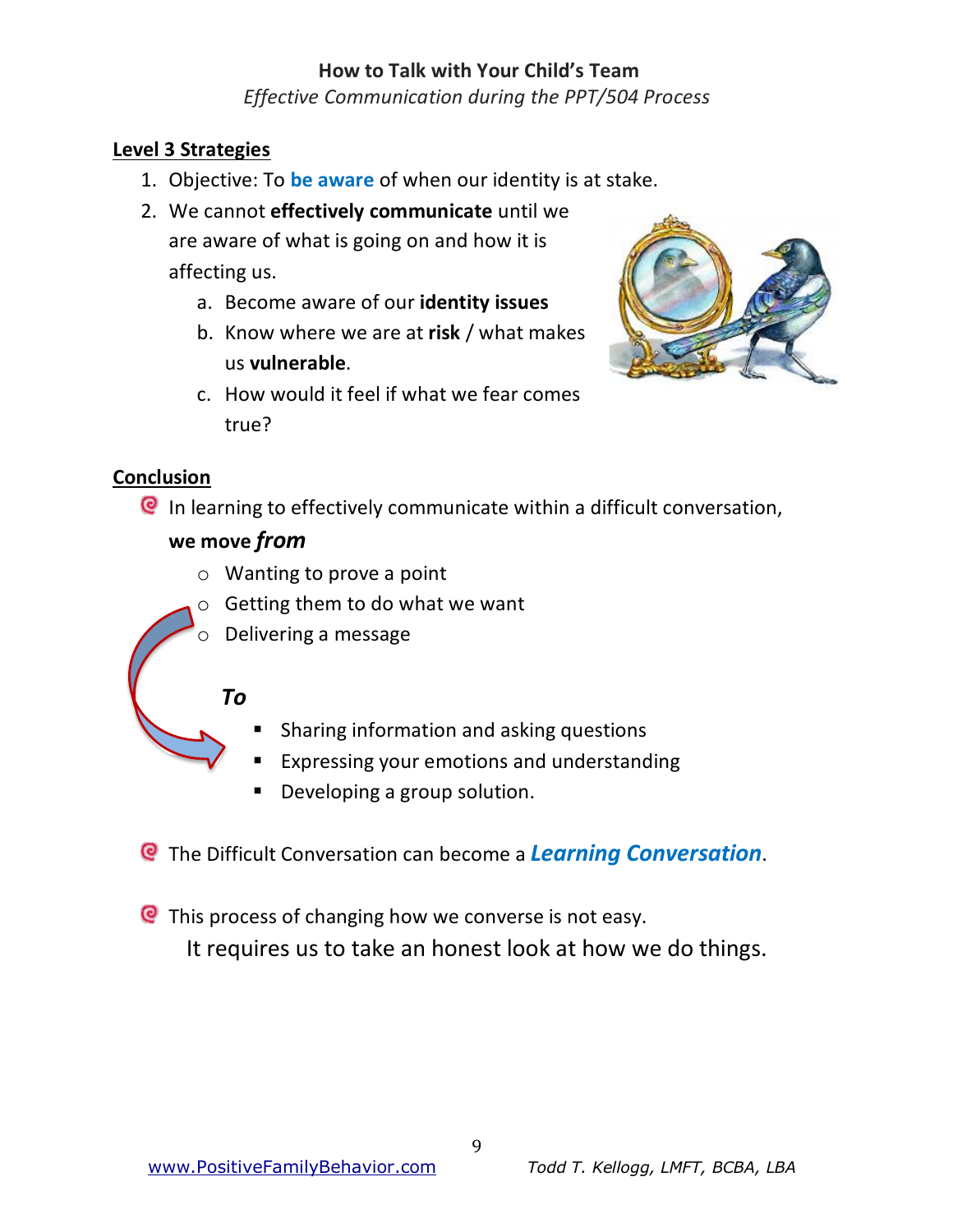#### **How to Talk with Your Child's Team** *Effective Communication during the PPT/504 Process*

It may be awkward.

It will take work.

**It will work.**

*Thank You*